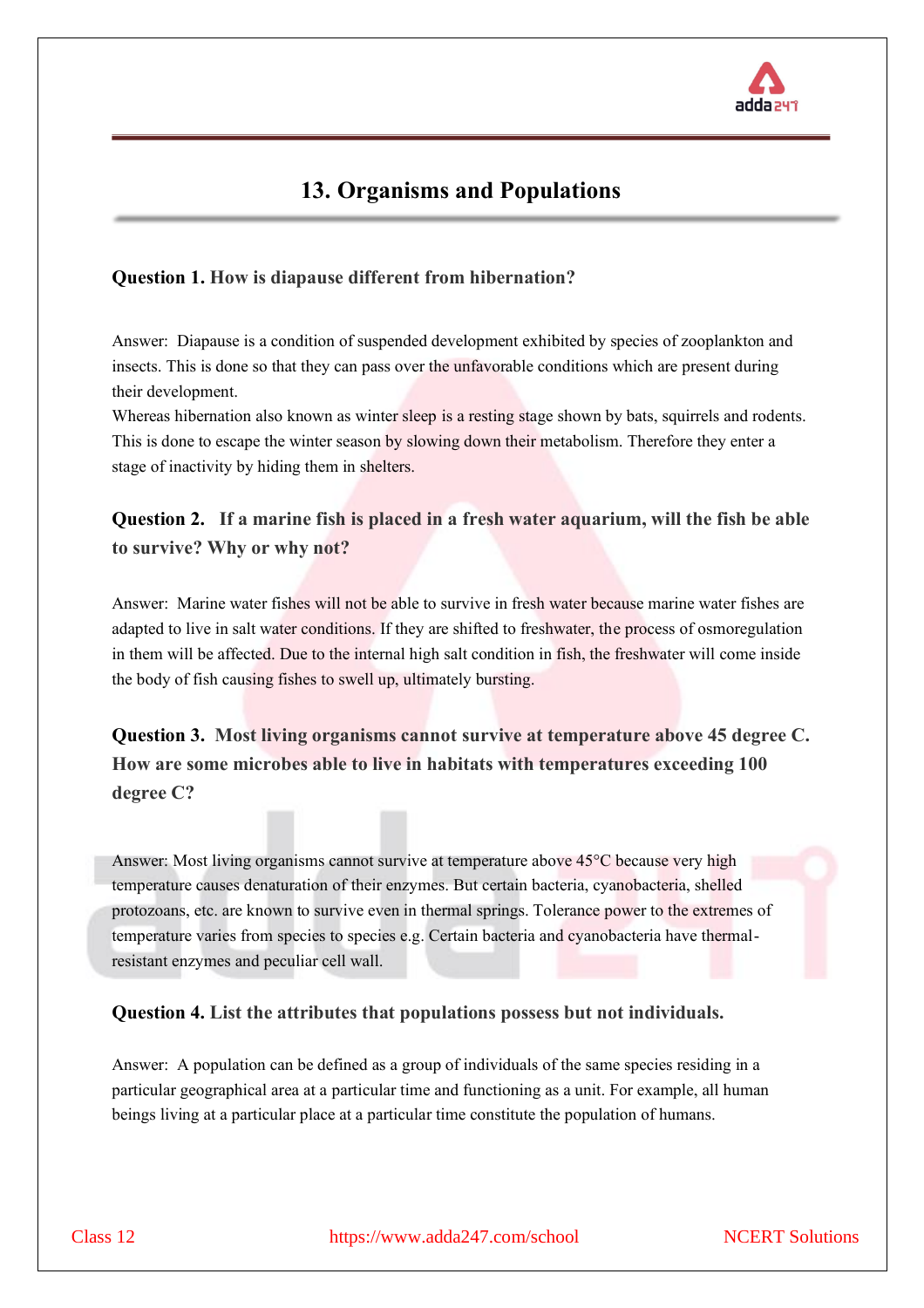

The main attributes or characteristics of a population residing in a given area are:- (a) Birth rate (Natality): It is the ratio of live births in an area to the population of an area. It is expressed as the number of individuals added to the population with respect to the members of the population.

(b) Death rate (Mortality): It is the ratio of deaths in an area to the population of an area. It is expressed as the loss of individuals with respect to the members of the population.

(c) Sex ratio: It is the number of males or females per thousand individuals.

(d) Age Distribution: It is the percentage of individuals of different ages in a given population. At any given time, the population is composed of individuals that are present in various age groups. The age distribution pattern is commonly represented through age pyramids.

(e) Population density: It is defined as the number of individuals of a population present per unit area at a given time.

# **Question 5. If a population growing exponentially double in size in 3 years, what is the intrinsic rate of increase (r) of the population?**

| Answer: A population grows exponentially if enough food resources are available to the individual. |
|----------------------------------------------------------------------------------------------------|
| Exponential growth equation:                                                                       |
| $Nt = No$ ert                                                                                      |
| Where,                                                                                             |
| Nt= Population density after time t                                                                |
| Nt= Population density at time zero                                                                |
| $r =$ Intrinsic rate of natural increase                                                           |
| $e =$ Base of natural logarithms (2.71828)                                                         |
| From the above equation, we can calculate the intrinsic rate of increase (r) of a population.      |
| Now, as per the question,                                                                          |
| Present population density $= x$                                                                   |
| Then,                                                                                              |
| Population density after two years = $2x$                                                          |
| $t = 3$ years                                                                                      |
| Substituting these values in the formula, we get:                                                  |
| $\Rightarrow$ 2x = x e3r                                                                           |
| $\Rightarrow$ 2 = e3r                                                                              |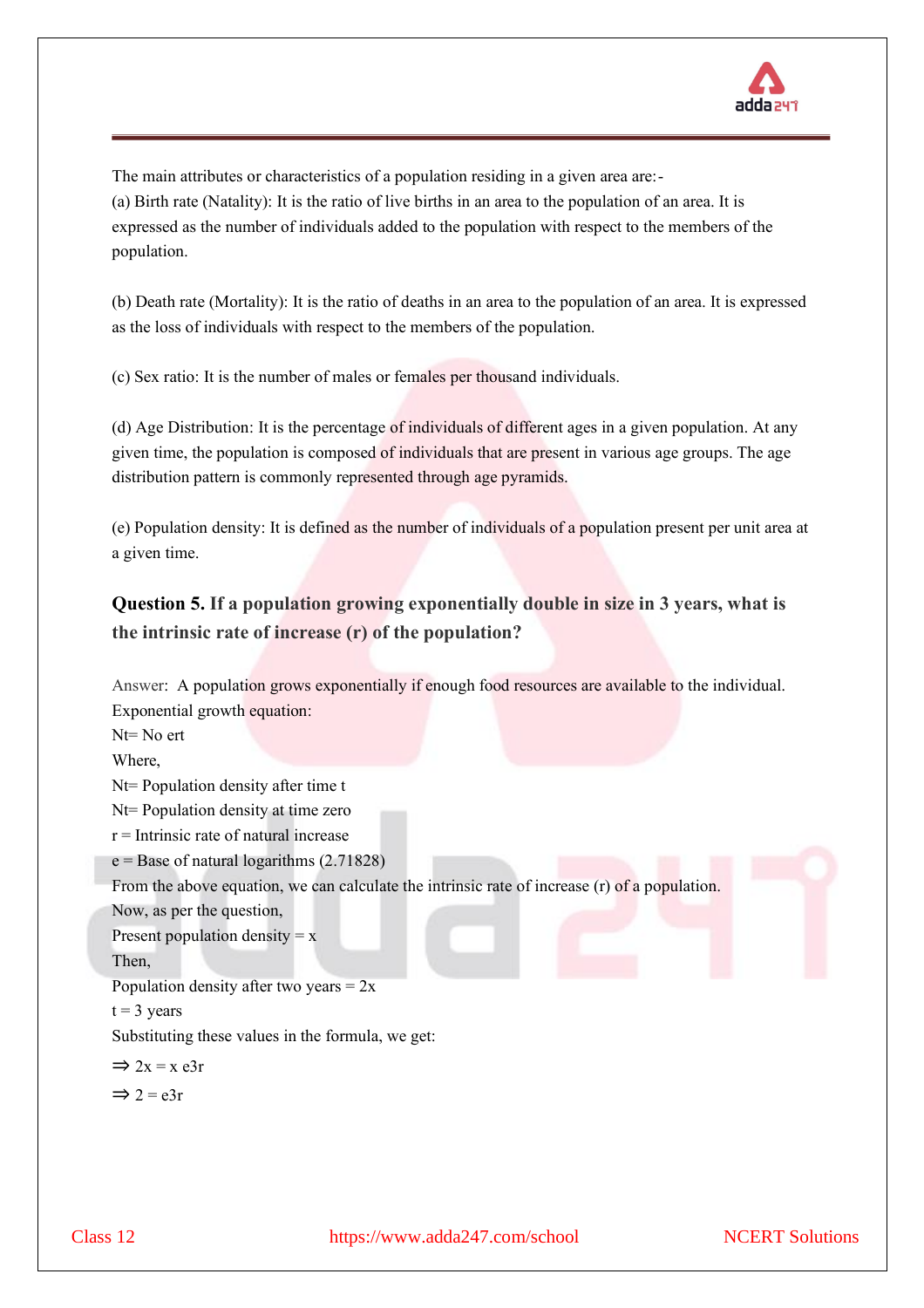

Applying log on both sides:

$$
\Rightarrow \log 2 = 3r \log e
$$
  
\n
$$
\Rightarrow \frac{\log 2}{3 \log e} = r
$$
  
\n
$$
\Rightarrow \frac{\log 2}{3 \times 0.434} = r
$$
  
\n
$$
\Rightarrow \frac{0.301}{3 \times 0.434} = r
$$
  
\n
$$
\Rightarrow \frac{0.301}{1.302} = r
$$
  
\n
$$
\Rightarrow 0.2311 = r
$$

Hence, the intrinsic rate of increase for the above-illustrated population is 0.2311.

## **Question 6. Name important defence mechanisms in plants against herbivory.**

Answer: Several plants have evolved various mechanisms both morphological and chemical to protect themselves against herbivory.

#### **Morphological defence mechanisms:**

Cactus leaves (*Opuntia*) are modified into sharp spines (thorns) to deter herbivores from feeding on them. Sharp thorns along with leaves are present in Acacia to deter herbivores. In some plants, the margins of their leaves are spiny or have sharp edges that prevent herbivores from feeding on them.

## **Chemical defence mechanisms:**

All parts of Calotropis weeds contain toxic cardiac glycosides, which can prove to be fatal if ingested by herbivores. Chemical substances such as nicotine, caffeine, quinine, and opium are produced in plants as a part of self-defence.

# **Question 7. An orchid plant is growing on the branch of mango tree. How do you describe this interaction between the orchid and the mango tree?**

Answer: The interaction presents between the orchid and the mango tree is an example of commensalism as one species is benefited and other remains unaffected. An orchid plant that is growing on the branch of a mango tree is considered as an epiphyte. So, Epiphytes are the plants which grows on other plants but do not derive nutrition from them. In the given case the orchid is considered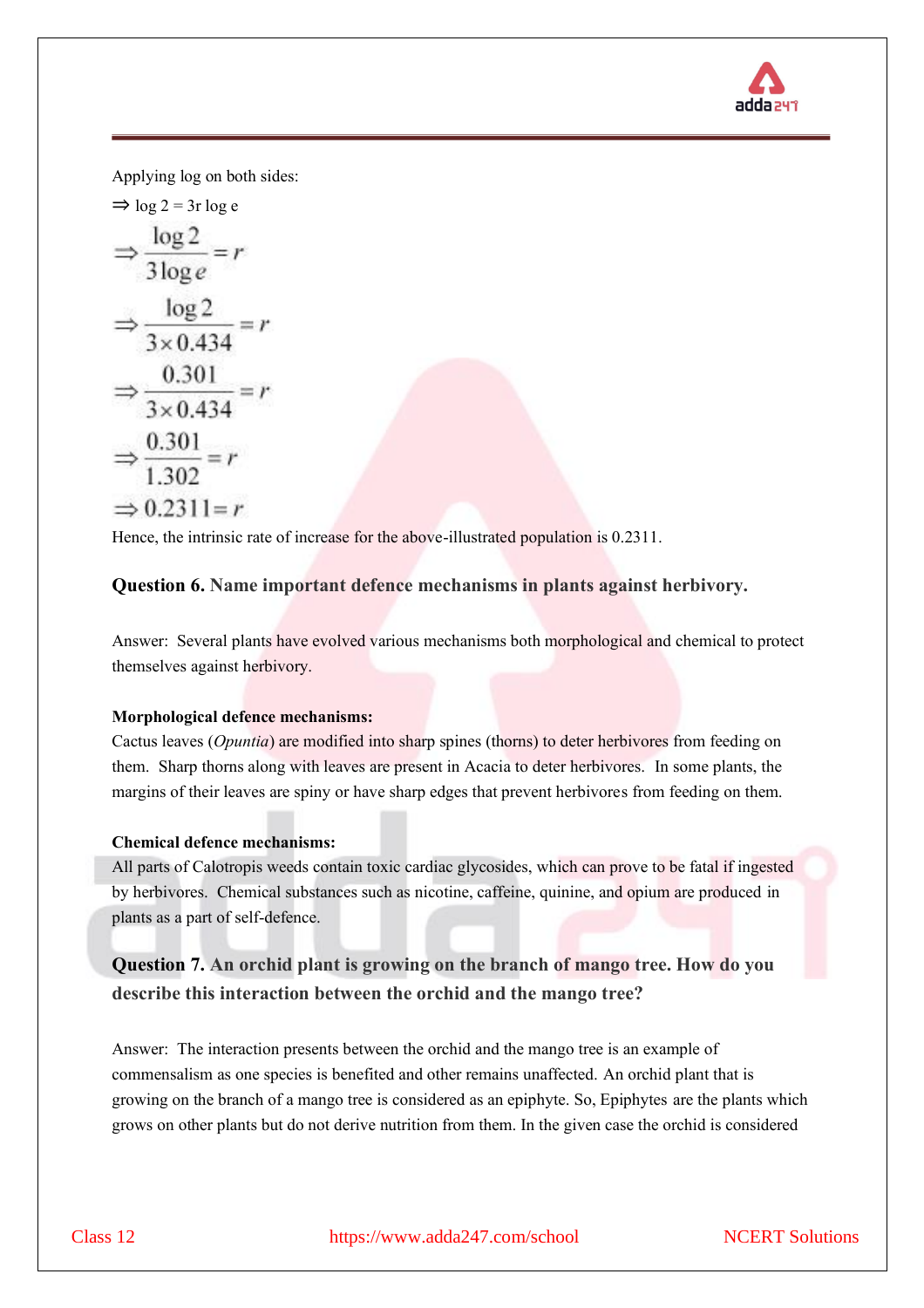

as an epiphyte as it gets support and the mango tree remains unaffected.

# **Question 8. What is the ecological principle behind the biological control method of managing with pest insects?**

Answer: The principle behind using of various biological control methods is the use of predator to control the growth of pest. Predation can be termed as a biological interaction between the two species in which one organism feed on other. The organism that feed on other is termed as predator and the other one is termed as prey. The predators help in regulating the population of preys in a given habitat and helps in the management of pest insects thus preventing the crop from getting damaged. This ecological principle is used in integrated pest management where instead of chemical pesticides, the population of the insect in a farm is controlled by its ecological enemy. This will also not let the insect species to increase to a level where it can damage the crop or decrease to a level where it may disturb the ecological balance.

## **Question 9. Distinguish between the following:**

- **(a) Hibernation and Aestivation**
- **(b) Ectotherms and Endotherms**

| <b>Hibernation</b>                                                                                       | Aestivation                                                                                                       |
|----------------------------------------------------------------------------------------------------------|-------------------------------------------------------------------------------------------------------------------|
| Hibernation is a state of reduced activity in some<br>organisms to escape cold winter conditions.        | A estivation is a state of reduced activity in some<br>organisms to escape desiccation due to heat in<br>summers. |
| Bears and squirrels inhabiting cold regions are<br>examples of animals that hibernate during<br>winters. | Fishes and snails are examples of organisms<br>aestivating during summers.                                        |

#### Answer: **(a)** Hibernation and Aestivation

#### **(b)** Ectotherms and Endotherms

| <b>Ectotherms</b> | <b>Endotherms</b> |
|-------------------|-------------------|
|                   |                   |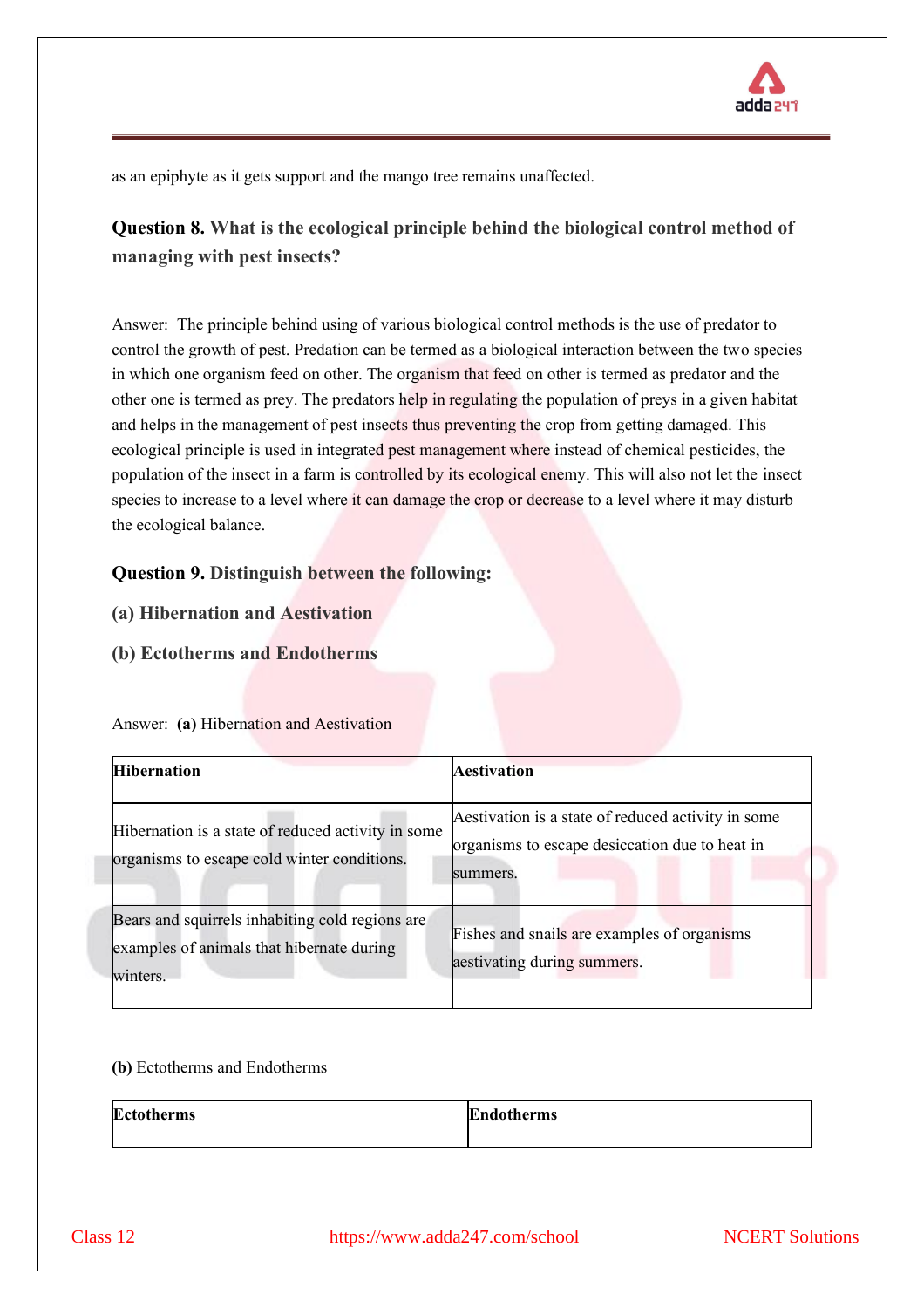

| Ectotherms are cold blooded animals. Their                   | Endotherms are warm blooded animals. They  |
|--------------------------------------------------------------|--------------------------------------------|
| temperature varies with their surroundings.                  | maintain a constant body temperature.      |
| Fishes, amphibians, and reptiles are ectothermal<br>animals. | Birds and mammals are endothermal animals. |

## **Question 10. Write a short note on**

- **(a) Adaptations of desert plants and animals**
- **(b) Adaptations of plants to water scarcity**
- **(c) Behavioral adaptations in animals**
- **(d) Importance of light to plants**
- **(e) Effect of temperature or water scarcity and the adaptations of animals.**

#### Answer:

#### **(a)Adaptations of desert plants and animals:**

#### (i) Adaptations of desert plants:

Plants found in deserts are well adapted to overcome the harsh desert conditions such as water scarcity and scorching heat.to tap underground water, plants have an extensive root system. They bear thick cuticles and sunken stomata on the surface of their leaves to reduce transpiration. In Opuntia, the leaves are entirely modified into spines and photosynthesis is carried out by green stems. An special pathway that is C4 pathway is found to synthesize food. It enables the stomata to remain closed during the day to reduce the loss of water through transpiration.

(ii) Adaptations of desert animals:

Adaptations of desert animals are done for the same purpose as adaptation in desert plnts. It is done to conserve the water. For example Animals found in deserts such as desert kangaroo rats, lizards, snakes, etc. are well adapted to their habitat. The kangaroo rat found in the deserts of Arizona never drinks water in its life. It has the ability to concentrate its urine to conserve water.

## **(b) Adaptations of plants to water scarcity:**

Plants found in deserts are well adapted to cope with water scarcity and scorching heat of the desert. Plants have an extensive root system to tap underground water. They bear thick cuticles and sunken stomata on the surface of their leaves to reduce transpiration. In Opuntia,the leaves are modified into spines and the process of photosynthesis is carried out by green stems. Desert plants have special pathways to synthesize food, called CAM (C4 pathway). It enables their stomata to remain closed during the day to reduce water loss by transpiration.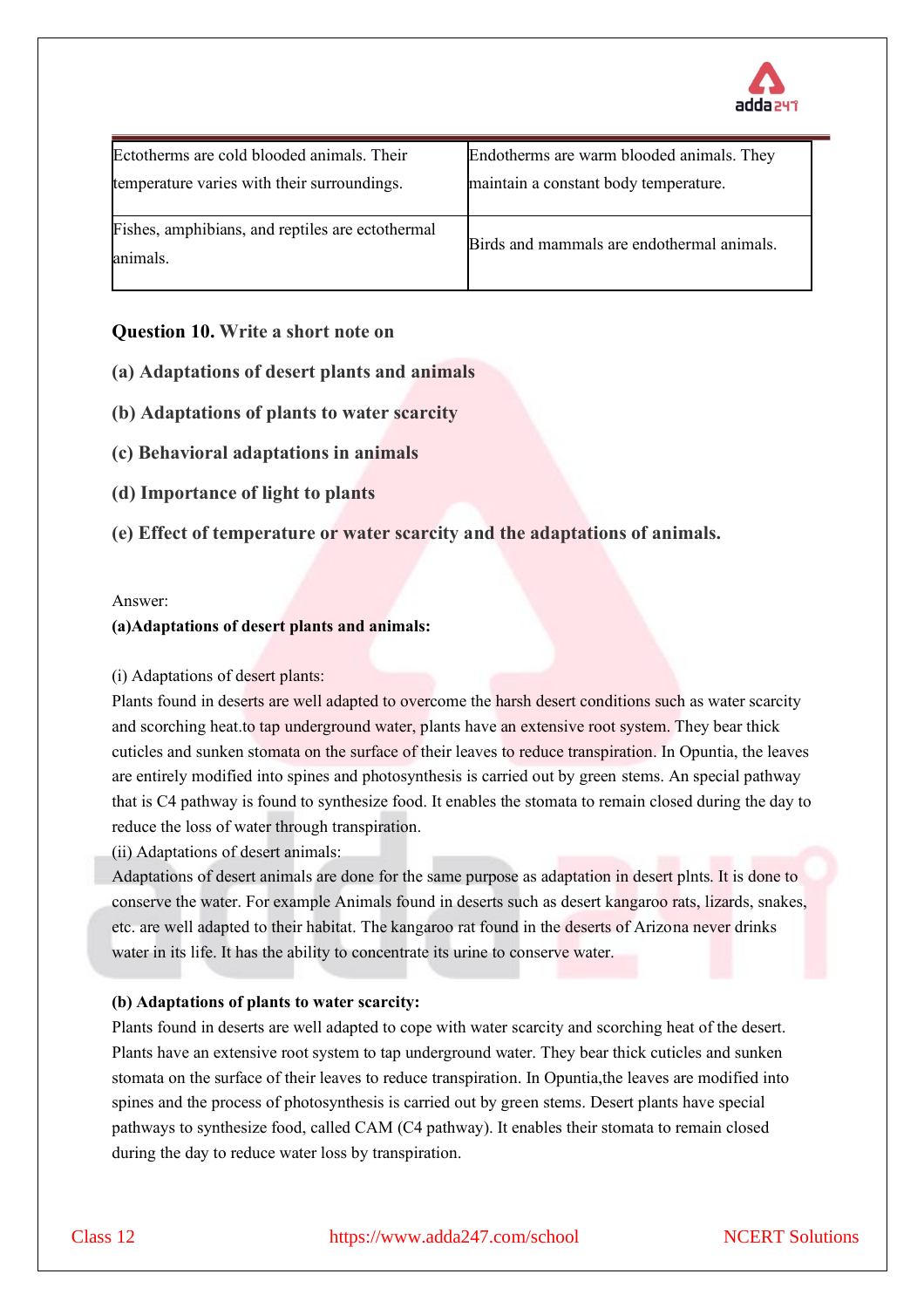

#### **(c) Behavioural adaptations in animals**

Various organisms are affected by various environmental conditions. To overcome the situation, organisms undergo adaptations such as migration, hibernation, aestivation, etc. These adaptations in the behaviour of an organism are called behavioural adaptations. For example, ectothermal animals and certain endotherms exhibit behavioral adaptations. Ectotherms are cold blooded animals such as fish, amphibians, reptiles, etc. Their temperature varies with their surroundings. For example, the desert lizard basks in the sun during early hours when the temperature is quite low. However, as the temperature begins to rise, the lizard burrows itself inside the sand to escape the scorching sun. Similar burrowing strategies are exhibited by other desert animals.

#### **(d) Importance of light to plants:**

The ultimate source of energy for plants is sunlight. Plants are autotrophic organisms, which need light for carrying out the process of photosynthesis. Plants need the sun because sunlight is made up of electromagnetic radiation which is given off as energy as the sun burns through its stores of hydrogen many millions of miles away from Earth. The electromagnetic radiation that plants receive from the sunlight that reaches Earth and penetrates its atmosphere is the key ingredient in a process that is called photosynthesis. Photosynthesis is important because it is the way in which plants derive their energy.

#### **(e) Effects of temperature or water scarcity and the adaptations of animals:**

The most important ecological factor is temperature. From one place to another the average temperature is varies. These variations in temperature affect the distribution of animals on the Earth. Animals which can tolerate a narrow range of temperature are called stenothermal animals. Those which can tolerate a narrow range of temperature are called stenothermal animals. Animals also undergo adaptations to suit their natural habitats. For example, animals found in colder areas have shorter ears and limbs that prevent the loss of heat from their body. Also, animals found in Polar regions have thick layers of fat below their skin and thick coats of fur to prevent the loss of heat. Some organisms exhibit various behavioural changes to suit their natural habitat. These adaptations present in the behaviour of an organism to escape environmental stresses are called behavioural adaptations. For example, desert lizards are ectotherms. This means that they do not have a temperature regulatory mechanism to escape temperature variations

Water scarcity is another factor that forces animals to undergo certain adaptations to suit their natural habitat. Adaptations of desert animals are done for the same purpose as adaptation in desert plnts. It is done to conserve the water. For example Animals found in deserts such as desert kangaroo rats, lizards, snakes, etc. are well adapted to their habitat. The kangaroo rat found in the deserts of Arizona never drinks water in its life. It has the ability to concentrate its urine to conserve water.

**Question 11. List the various abiotic environmental factors.**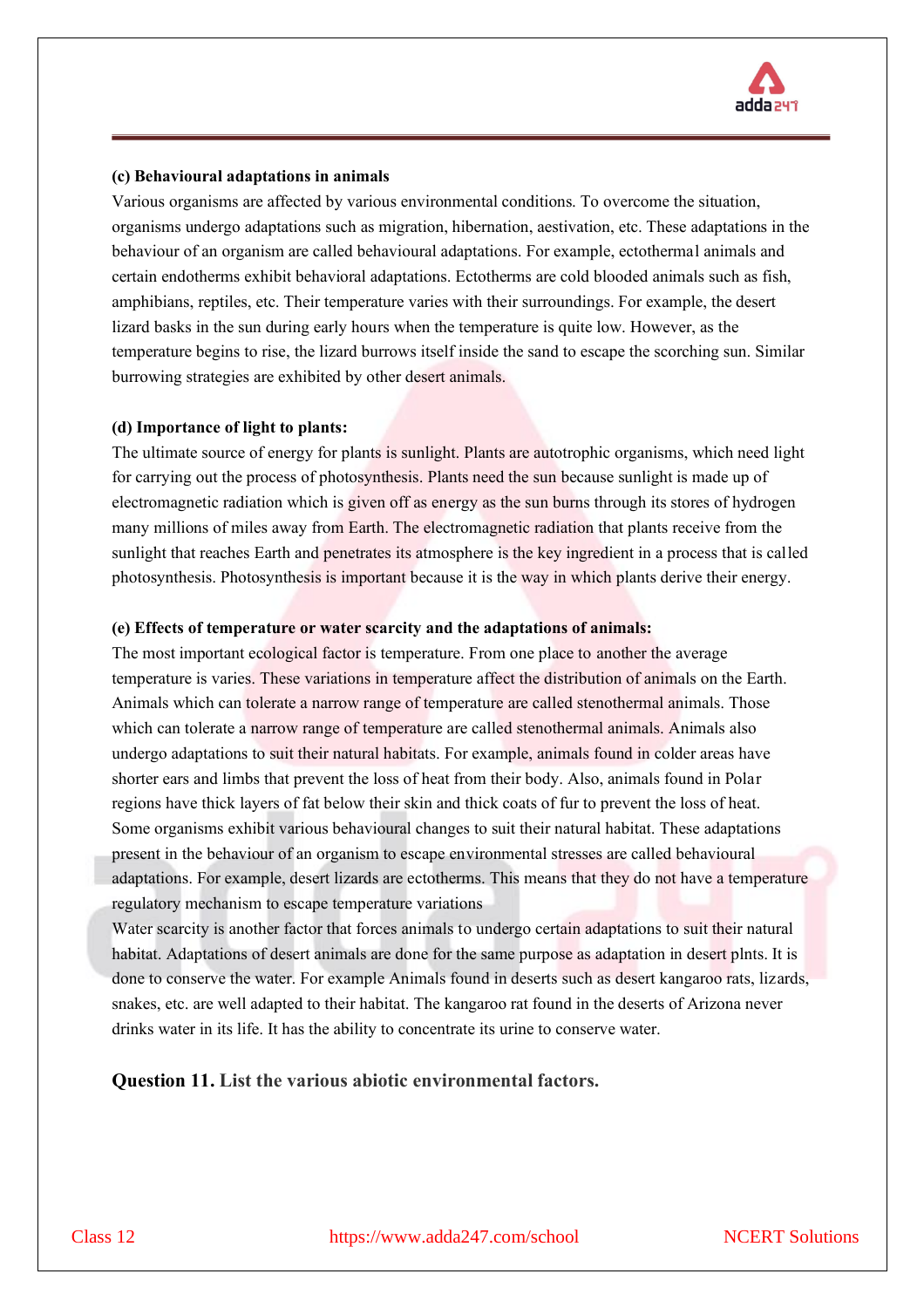

Answer: Abiotic environmental factors are formed by all the non-living components of an ecosystem which includes the following:

Temperature –

It is one of the most significant factors which varies seasonally on land, progressively decreases from the equator towards the poles, from plains to the mountain tops. From sub-zero levels in polar areas to temperatures greater than 50 degree Celsius in tropical deserts in summers, their range is wide. Some unique habitats such as deep sea hydrothermal vents, thermal springs sees average temperature exceeding more than 100 degree Celsius. Entities who can withstand a range of temperatures are termed as eurythermals example – birds and mammals whereas stenothermals are entities who can bear a narrow range of temperature, example – polar bears.

#### Water –

Life cannot sustain without water. For marine entities, pH, water temperature, chemical composition etc is significant. It is also affected by water salinity that is less than 5 parts per thousand in inland water, 30-35 parts per thousand in sea etc

Euryhaline are entities which can bear a wide salinity range whereas stenohaline are entities that can tolerate a narrow range of salinity. Most of the fresh water animals cannot sustain in sea water for long due to osmotic issues that arise due to high salinity and vice-versa

#### Soil –

Properties and nature of soil varies from place to place, depending on the following factors -climate

-soil development process

-Weathering process

Characteristics such as grain size, aggregation, soil composition determine the water holding capacity and percolation of soil. Along with these, some other features such as pH, topography, mineral composition etc determine the type of plant that can grow in a specific habitat.

#### $Light -$

All autotrophs depend on light to carry out photosynthesis, releasing oxygen during the process. In forests, small herbs and shrubs are adapted to photosynthesis under very low light intensities as they are overshadowed by tall trees. Also, most plants depend on sunlight to meet their photoperiodic necessities for flowering. Several animals are dependent on diurnal and seasonal differences in light intensity as prompts for timing their reproductive, foraging and migratory activities. Light availability on land is closely associated with that of temperature, as Sun is the ultimate source. In deep oceans, it is dark perpetually. Spectral quality of solar radiation is necessary for life. For many entities, UV component of light is harmful. Different components of visible spectrum is available for marine plants active at different oceanic depths. Hence, different algae types such as brown, green and red algae occur at various depths in the middle, upper and lowest levels of water respectively.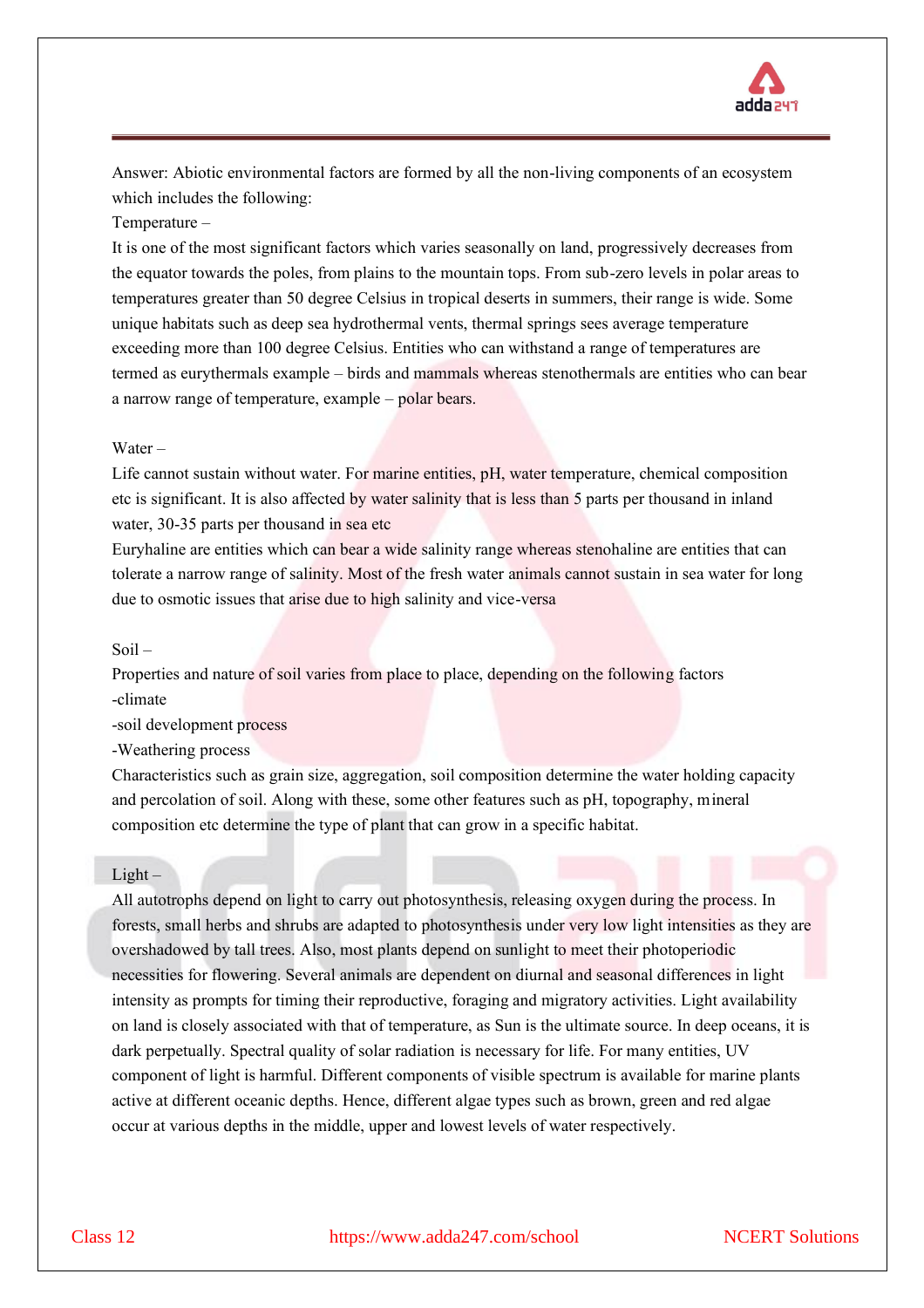

## **Question 12. Give an example for:**

- **(a) An endothermic animal**
- **(b) An ectothermic animal**
- **(c) An organism of benthic zone**

Answer:

(a) Endothermic animal: Birds such as crows, sparrows, pigeons, cranes, etc. and mammals such as bears, cows, rats, rabbits, etc. are endothermic animals.

(b) Ectothermic animal: Fishes such as sharks, amphibians such as frogs, and reptiles such as tortoise, snakes, and lizards are ectothermic animals.

(c) Organism of benthic zone: Decomposing bacteria is an example of an organism found in the benthic zone of a water body.

## **Question 13. Define population and community.**

Answer: A population is a group of individuals of one species that interbreed together in a particular living place. Members of the one species have the capacity to interbreed and produce fertile offspring.

The community represents all of the living organisms found living together in a particular area or habitat.

## **Question 14. Define the following terms and give one example for each:**

- **(a) Commensalism**
- **(b) Parasitism**
- **(c) Camouflage**
- **(d) Mutualism**
- **(e) Interspecific competition**

Answer:

(a) Commensalism:- Commensalism is an interaction between two species in which one species gets benefited while the other remains unaffected. An orchid growing on the branches of a mango tree and

Class 12 https://www.adda247.com/school NCERT Solutions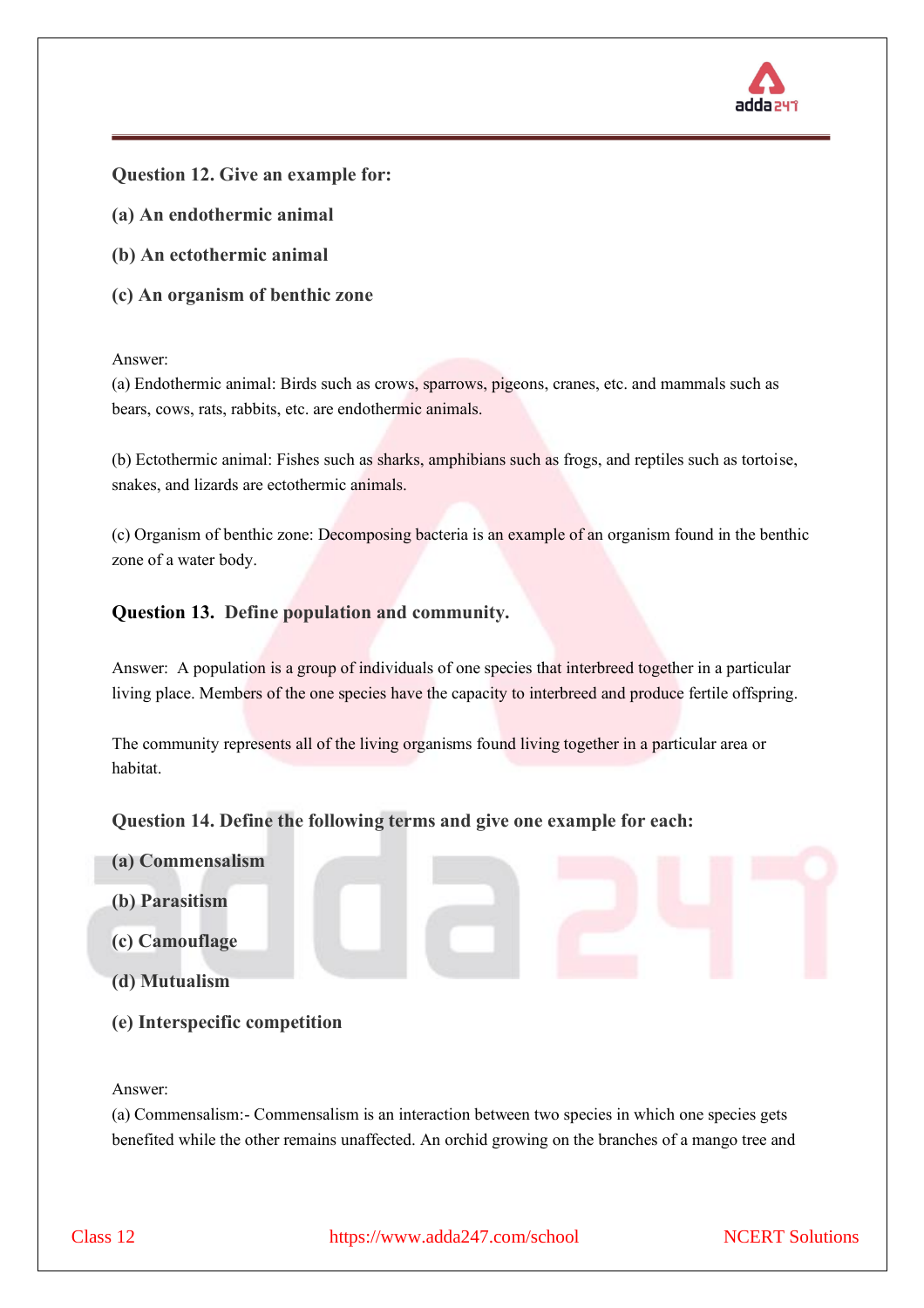

barnacles attached to the body of whales are examples of commensalisms.

(b) Parasitism:- It is an interaction between two species in which one species (usually smaller) gets positively affected, while the other species (usually larger) is negatively affected. An example of this is liver fluke. Liver fluke is a parasite that lives inside the liver of the host body and derives nutrition from it. Hence, the parasite is benefited as it derives nutrition from the host, while the host is negatively affected as the parasite reduces the host fitness, making its body weak.

(c) Camouflage:- It is a strategy adapted by prey species to escape their predators. Organisms are cryptically coloured so that they can easily mingle in their surroundings and escape their predators. Many species of frogs and insects camouflage in their surroundings and escape their predators.

(d) Mutualism:- It is an interaction between two species in which both species involved are benefited. For example, lichens show a mutual symbiotic relationship between fungi and blue green algae, where both are equally benefited from each other.

(e) Interspecific competition:- It is an interaction between individuals of different species where both species get negatively affected. For example, the competition between flamingos and resident fishes in South American lakes for common food resources i.e., zooplankton.

## **Question 15. With the help of suitable diagram describe the logistic population growth curve.**

Answer: No population of any species in nature has its disposal unlimited resources to permit exponential growth. This leads to competition between individuals for limited resources. Eventually, the 'fittest' individual will survive and reproduce.

A population growing in a habitat with limited resources show initially a lag phase, followed by phases of acceleration and deceleration and finally an asymptote when the population density reaches the carrying capacity.

Since resources for growth for most animal populations are finite and become limiting sooner or later, the logistic growth model is considered a more realistic one.

A plot of N in relation to time (t) results in a sigmoid curve. This type of population growth is called Verhulst-Pearl Logistic Growth and is described by the following equation:

$$
dN/dt = rN\left(\frac{K-N}{K}\right)
$$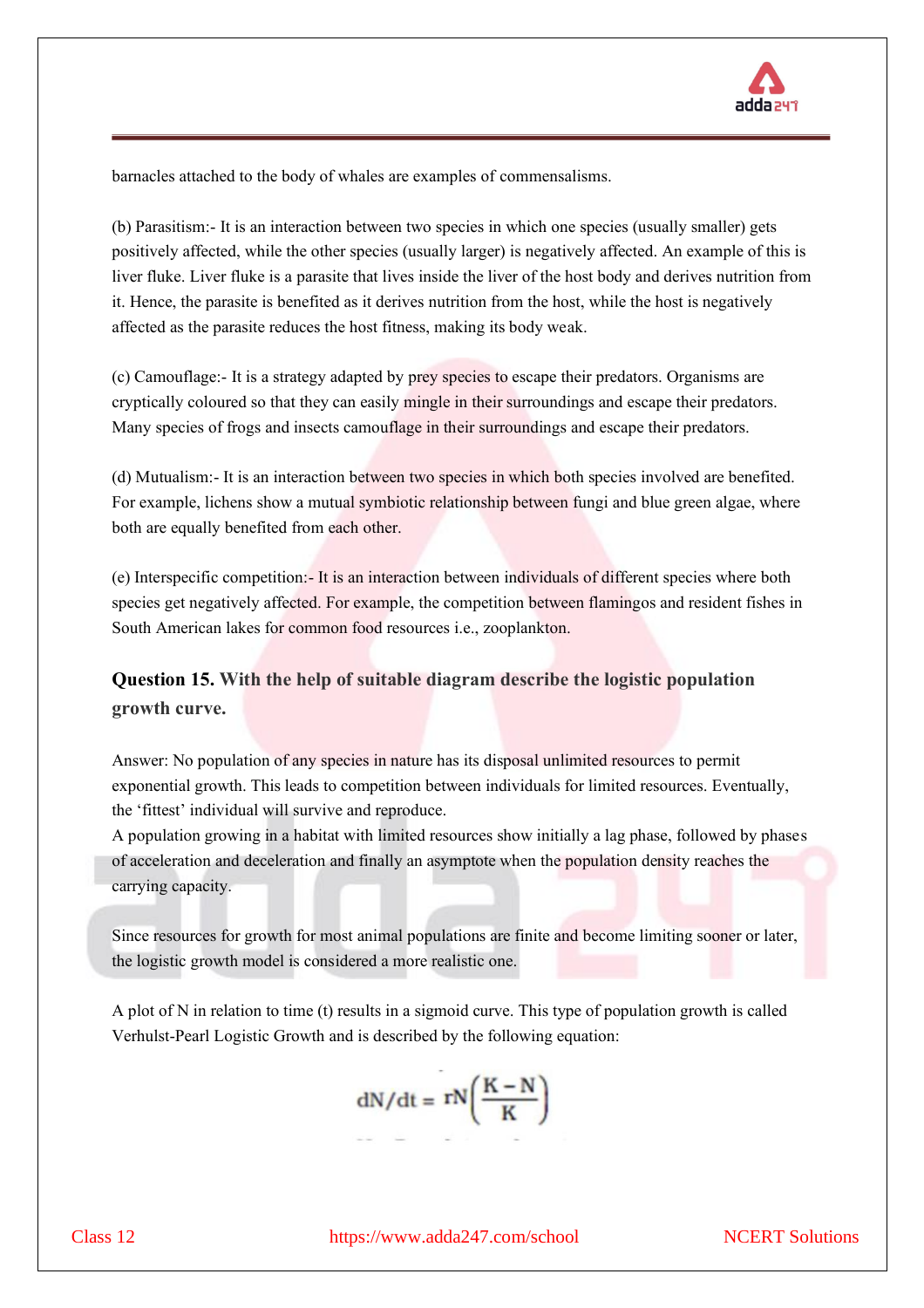

Where  $N =$  Population density at time t  $r =$  Intrinsic rate of natural increase  $K =$  Carrying capacity Lag phase: Initially, the population is very small because of the presence limited resource in the habitat.



Positive acceleration phase: During this phase, the organism starts adapting to its new environment and the population starts increasing. However, at the beginning of this phase, the is still limited.

Exponential phase: During this phase, the population organisms grows exponentially due to the availability of sufficient food resources, constant environment, and the absence of any interspecific competition. So, the population grows rapidly, the curve rises steeply upwards.

Negative acceleration phase: During this phase, due to increase in the environmental resistance, the growth rate of the population decreases. Increased competition among the organisms for their food and shelter is the factor responsible for the decline in the growth.

Stationary phase: During this phase, the population becomes stable. The population of the species has reached its nature's carrying-capacity in its habitat and cannot increase any further.

**Question 16. Select the statement which explains best parasitism.**

- **(a) One organism is benefited.**
- **(b) Both the organisms are benefited.**
- **(c) One organism is benefited, other is not affected.**